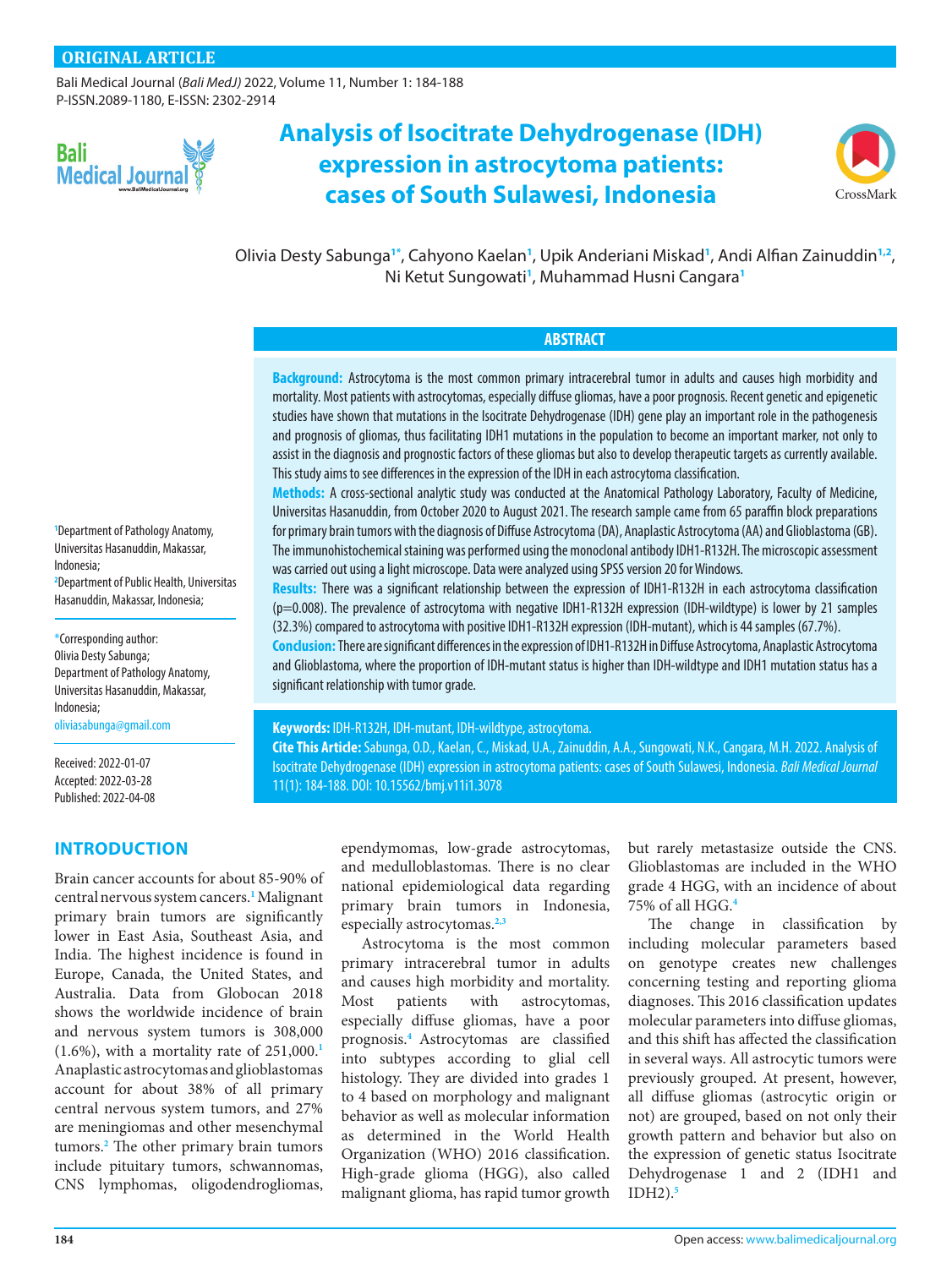In this new classification, the category of diffuse glioma includes WHO grade 1 and 3 astrocytic tumors, grade 2 and 3 oligodendrogliomas, grade 2 and 3 oligoastrocytomas, grade 4 glioblastoma, and associated diffuse gliomas (in childhood). This approach separates astrocytomas with a more restricted growth pattern, lacks the IDH gene, and occasionally has BRAF mutations (pilocytic astrocytomas, pleomorphic xanthoastrocytomas, and subependymal giant cell astrocytomas) from diffuse gliomas. IDH1 and IDH2 mutations are found in almost all glioblastomas that develop from astrocytomas (secondary glioblastomas).**[5](#page-4-4),[6](#page-4-6)** Clinically, primary Glioblastoma with IDH1 mutations can be misclassified and may actually be an asymptomatic low-grade glioma that has developed and then become symptomatic after becoming a glioblastoma. Thus, the IDH1 mutation is a molecular marker that can be used to separate groups of glioblastomas that may be clinically or histopathologically identical to the secondary type.**[5,](#page-4-4)[6](#page-4-6)**

Recent genetic and epigenetic studies have shown that mutations in the IDH gene play an important role in the pathogenesis and prognosis of gliomas so that identification of IDH1 mutations in the sample population can be an important marker, not only to help diagnose and determine the prognosis of these gliomas but also for the development of targeted therapies such as chemotherapy.**[6](#page-4-6)**

Based on those mentioned above, this study aims to evaluate the analysis of Isocitrate Dehydrogenase (IDH) expression in astrocytoma patients at South Sulawesi, Indonesia.

## **MATERIAL AND METHODS**

This study collected 65 paraffin block samples of patients by consecutive sampling technique. Patients with Diffuse Astrocytoma (DA), Anaplastic Astrocytoma (AA) and Glioblastoma (GB) from the Anatomical Pathology Laboratory of Wahidin Sudirohusodo Hospital, Universitas Hasanuddin Hospital, Makassar Pathology Diagnostic Center, Siloam Hospital Makassar, and Sawerigading Palopo Hospital during the period October 2020 to August 2021 were

Unstained slides were made from paraffin blocks and IDH1-R132H immunohistochemistry staining was performed. In each case, slides were made from paraffin blocks then cut with a 3 µm thick microtome. The cut in the water bath was taken using a poly-L-lysine slide, then deparaffinized-immunohistochemical staining using *Rabbit anti-IDH1\_R132H Monoclonal Antibody*.

IDH1-R132H expression was assessed on membrane and cytoplasm of tumor cells using a light microscope with 400x objective magnification by two pathologists who were blinded to clinical information and outcomes. IDH expressions were divided into 2 groups: IDH-mutant if IDH1 expression was 10% stained on the membrane and cytoplasm of tumor cells and IDH-wildtype if IDH1 expression <10% stained on the membrane and cytoplasm of tumor cells.**[7](#page-4-5)**

The data in this study were processed using SPSS version 20 for Windows. Descriptive statistical techniques were used to describe the basic data obtained in the frequency distribution. Chi-Square tests were used to determine IDH1 expression in each astrocytoma classification.

## **RESULTS**

Of the 65 samples, the distribution of astrocytoma samples is based on diagnoses in line with histopathological grading, gender, age, tumor location based on clinical or radiological data, and the molecular status of IDH1 R132-H shown in [Table 1.](#page-1-0) Distribution of samples based on histopathological diagnosis, 22 samples (33.80%) of DA cases were obtained, 15 samples of AA (23.10%) and 28 samples of GB (43.10%) were found. From this total sample, there were 40 samples of male (61.50%) and 25 samples of female (38.50%) ([Table 1](#page-1-0)).

In the age category 0-19 years, there were 9 samples (13.80%), for the age category 20-39 years, there were 24 samples (36.90%), for the age category 40- 59 years, there were 22 samples (33.80%) and the age category >59 years obtained 10 samples (15.40%) [\(Table 1](#page-1-0)). For the location of the tumor, it was categorized into 2 locations as supratentorial with 53 samples (81.50%) and infratentorial with 12 samples (18.50%) [\(Table 1\)](#page-1-0). The results of the examination using IDH1-R132H immunohistochemical staining, obtained 44 samples (67.70%) expressing IDH1- R132H >10% (positive/IDH-mutant) and 21 samples (32.30%) expressing IDH1- R132H <10 % (negative/ IDH-wildtype) ([Table 1\)](#page-1-0). IDH1-R132H expression in astrocytoma can be seen in [Figure 1.](#page-2-0)

From [Table 2](#page-2-1), the results of the correlation analysis test between age and astrocytoma diagnosis using the Chi-Square test show that  $p$ -value = 0.837

#### <span id="page-1-0"></span>**Table 1. Sample distribution based on Demographics and Clinical Characteristics.**

| <b>Characteristics</b>      | Total $(N=65)$ | Percentage (%) |
|-----------------------------|----------------|----------------|
| Diagnosis                   |                |                |
| Diffuse Astrocytoma (DA)    | 22             | 33.80          |
| Anaplastic Astrocytoma (AA) | 15             | 23.10          |
| Glioblastoma (GB)           | 28             | 43.10          |
| Gender                      |                |                |
| Male                        | 40             | 61.50          |
| Female                      | 25             | 38.50          |
| Age (Years Old)             |                |                |
| $0-19$                      | 9              | 13.80          |
| $20 - 39$                   | 24             | 36.90          |
| $40 - 59$                   | 22             | 33.80          |
| > 59                        | 10             | 15.40          |
| Location                    |                |                |
| Supratentorial              | 53             | 81.50          |
| Infratentorial              | 12             | 18.50          |
| IDH1-R132H                  |                |                |
| $> 10\%$ (positive)/ mutant | 44             | 67.70          |
| < 10% (negative)/ wild-type | 21             | 32.30          |

IDH: Isocitrate Dehydrogenase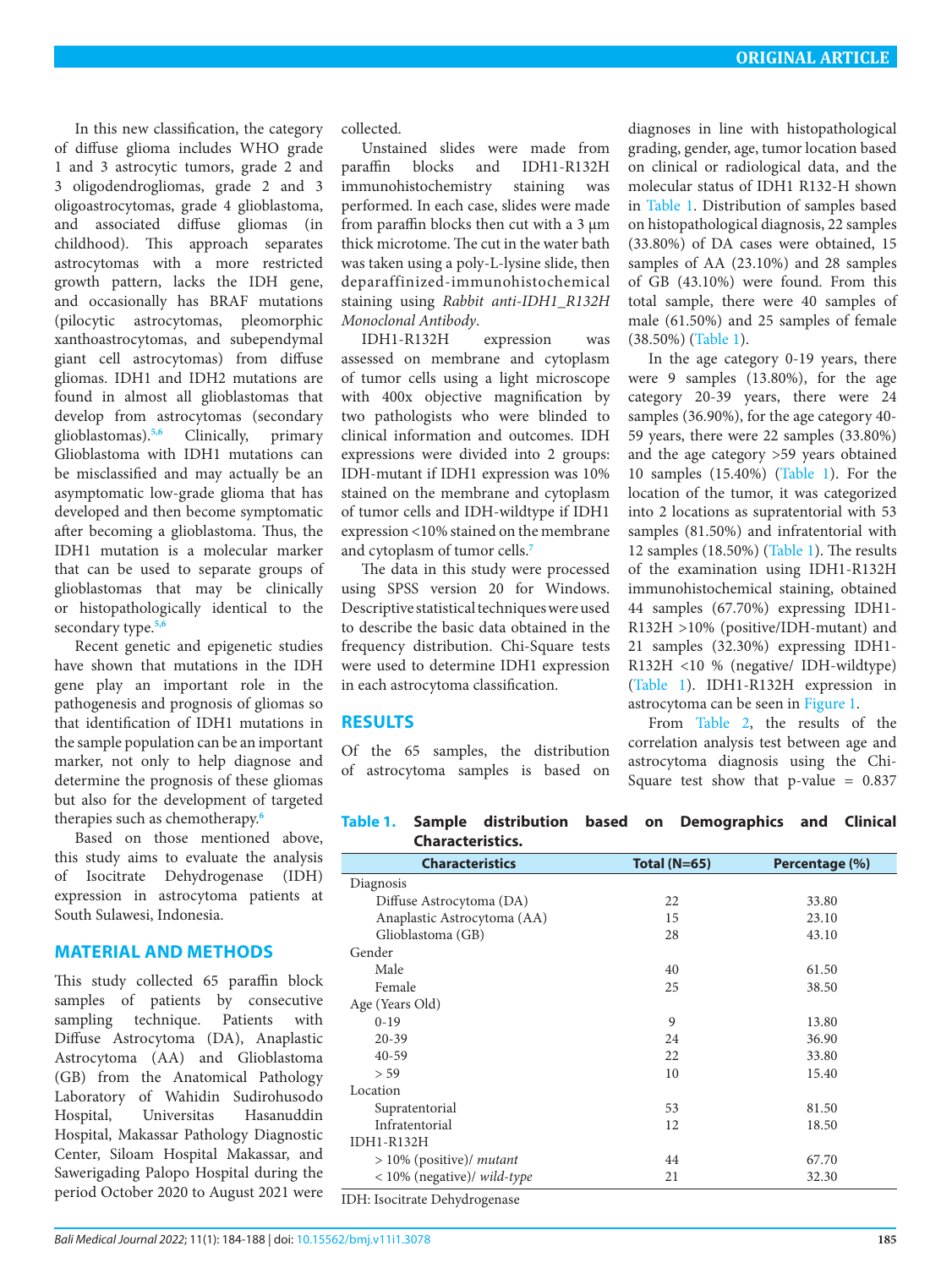(p>0.05), which means that there is no significant relationship between age and astrocytoma diagnosis. In the age category 0-19 years, from a total of 9 samples, there were 3 samples (33.3%) with a diagnosis of diffuse astrocytoma, 1 sample (11.1%) with a diagnosis of anaplastic astrocytoma and 5 samples (55.6%) with a diagnosis of Glioblastoma. In the age category 20- 39 years, from a total of 24 samples, there were 10 samples (41.7%) diagnosed as diffuse astrocytoma, 5 samples (20.8%) diagnosed as anaplastic astrocytoma and 9 samples (37.5%) diagnosed as

Glioblastoma. In the age category of 40-59 years, from a total of 22 samples, 6 samples (27.3%) were diagnosed with diffuse astrocytoma, 7 samples (31.8%) were diagnosed with anaplastic astrocytoma and 9 samples (40.9%) were diagnosed with Glioblastoma. In the age category >59 years, from a total of 10 samples, 3 samples (30.0%) were diagnosed with diffuse astrocytoma, 2 samples (20.0%) were diagnosed with anaplastic astrocytoma and 5 samples (50.0%) were diagnosed with Glioblastoma ([Table 2](#page-2-1)).



<span id="page-2-0"></span>**Figure 1.** Expression of IDH1-R132H (Glioblastoma). A. Negative IDH1-R132H expression at 400x magnification. B. Expression of IDH1-R132H positively stained on the membrane and cytoplasm of tumor cells at 400x magnification.

In [Table 3](#page-2-2), the results of the correlation analysis test between the diagnosis of astrocytoma and the location of the tumor using the Chi-Square test were obtained, which showed p-value was  $0.001$  (p<0.05), which indicates that there was a significant relationship between the diagnosis of astrocytoma and the location of the tumor. For tumor samples with a diagnosis of diffuse astrocytoma, the most commonly found in supratentorial locations were 13 samples (59.1%). Similarly, most of them were found in supratentorial locations (80.0%). All glioblastoma tumor samples were located in supratentorial (100%), and no samples were located in Infratentorial.

Based on [Table 4](#page-2-3), the results of the correlation analysis test between the diagnosis of astrocytoma and the expression of IDH1-R132H using the Chi-Square test showed p value=0.008 (p<0.05), which means that there is a significant relationship between the diagnosis of astrocytoma and the molecular status of IDH1-R132H. Astrocytoma with negative IDH1-R132H expression was classified as IDH-wildtype, while astrocytoma with positive IDH1-R132H expression was

<span id="page-2-1"></span>

|  |  | Table 2. Characteristics of astrocytoma diagnosis based on age. |
|--|--|-----------------------------------------------------------------|
|--|--|-----------------------------------------------------------------|

| Age (years old) | <b>Diagnosis</b> |         |         |           |          |
|-----------------|------------------|---------|---------|-----------|----------|
|                 | <b>DA</b> (%)    | AA (%)  | GB(%)   | Total (%) | D        |
| $0-19$          | 3(33.3)          | 1(11.1) | 5(55.6) | 9(100.0)  |          |
| $20 - 39$       | 10(41.7)         | 5(20.8) | 9(37.5) | 24(100.0) | $0.837*$ |
| $40 - 59$       | 6(27.3)          | 7(31.8) | 9(40.9) | 22(100.0) |          |
| >59             | 3(30.0)          | 2(20.0) | 5(50.0) | 10(100.0) |          |

\*Chi-Square Test: statistically significant if p-value less than 0.05

#### <span id="page-2-2"></span>**Table 3. Characteristics of astrocytoma diagnosis based on tumor location.**

| <b>Diagnosis</b> | Location (%)          |                       |               |          |
|------------------|-----------------------|-----------------------|---------------|----------|
|                  | <b>Supratentorial</b> | <b>Infratentorial</b> | Total $(\% )$ |          |
| DA               | 13 (59.1%)            | $9(40.9\%)$           | $22(100.0\%)$ |          |
| AA               | $12(80.0\%)$          | $3(20.0\%)$           | $15(100.0\%)$ | $0.001*$ |
| GВ               | 28 (100.0%)           | $0(0\%)$              | 28 (100.0%)   |          |

\*Chi-Square Test: statistically significant if p-value less than 0.05

#### <span id="page-2-3"></span>**Table 4. Relationship between astrocytoma diagnosis and expression of IDH1-R132H.**

|                  | IDH1-R132H expression (%)                                |                                                     |              |          |
|------------------|----------------------------------------------------------|-----------------------------------------------------|--------------|----------|
| <b>Diagnosis</b> | $\leq$ 10% (negative)<br><b>IDH-wildtype</b><br>$(N=21)$ | $>10\%$ (positive)<br><b>IDH-mutant</b><br>$(N=44)$ | Total $(% )$ | D        |
| DA               | 12(54.5)                                                 | 10(45.5)                                            | 22(100.0)    | $0.008*$ |
| AA               | 1(6.7)                                                   | 14(93.3)                                            | 15(100.0)    |          |
| GВ               | 8(28.6)                                                  | 20(71.4)                                            | 28(100.0)    |          |

\*Chi-Square Test: statistically significant if p-value less than 0.05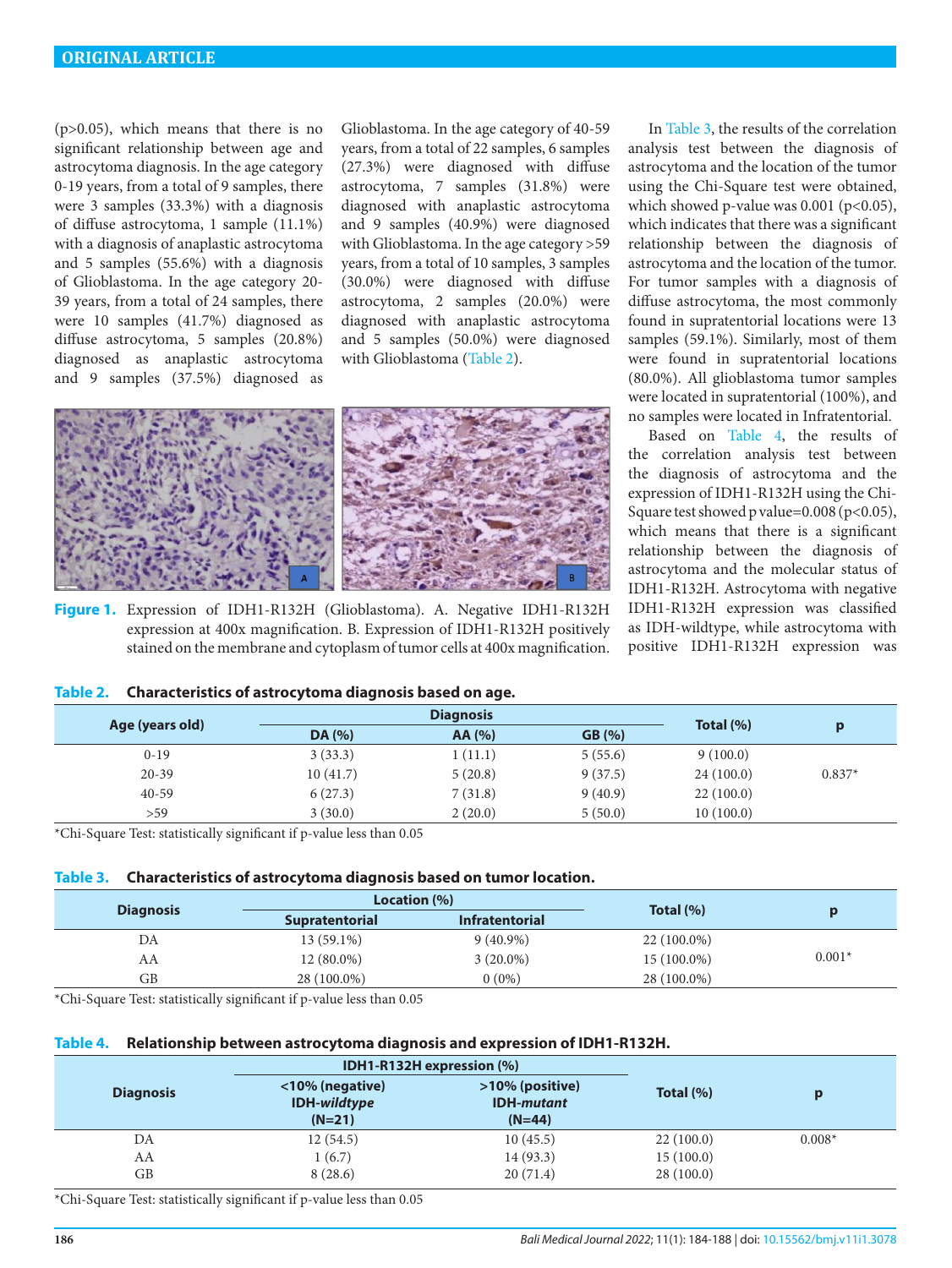classified as IDH-mutant. The prevalence of astrocytoma with negative IDH1- R132H expression (IDH-wildtype) is lower by 21 samples (32.3%) compared to astrocytoma with positive IDH1-R132H expression (IDH-mutant), which is 44 samples (67.7%) ([Table 4](#page-2-3)).

In [Table 4,](#page-2-3) it can be seen that from the total 22 samples of diffuse astrocytoma, there were 12 samples (54.5%) with negative IDH1-132H expression (IDHwildtype diffuse astrocytoma) and 10 samples (45.5%) with positive IDH1- 132H expression (IDH-mutant diffuse astrocytoma). From a total of 15 samples of anaplastic astrocytoma, there was only 1 sample (6.7%) with a negative IDH1-132H expression (IDH-wildtype anaplastic astrocytoma) and 14 samples (93.3%) with a positive IDH1-132H expression (IDH-mutant anaplastic astrocytoma). For the diagnosis of Glioblastoma, more IDH-mutant samples were obtained compared to IDH-wild-type samples. Of the total 30 samples of Glioblastoma, there were 8 samples (28.6%) with negative IDH1-132H expression (IDH-wildtype Glioblastoma) and 20 samples (71.4%) with positive IDH1-132H expression (IDH-mutant Glioblastoma) [\(Table 4\)](#page-2-3).

## **DISCUSSION**

Astrocytoma is a primary brain tumor derived from astrocyte cells with a poor prognosis and the most frequent and aggressive incidence. In Indonesia, apart from surgery, other therapies have not been developed. In addition, tumor cells remaining after surgery are generally resistant to conventional therapies such as radiotherapy and chemotherapy so that astrocytoma patients show high therapeutic recurrence.**[8](#page-4-7)**

The recent developments have added several molecular characteristics to the classification of astrocytoma. Although astrocytoma is a very heterogeneous disease, this molecular classification of astrocytomas may reflect their biologic behavior suggesting that tumors with similar expression profiles exhibit similar gene alterations and signaling pathways. Identifying mutations in isocitrate dehydrogenase, 1/2 (IDH1/2) offers astrocytomas a better prognosis regardless of the histopathological

grade. One hypothesis is that mutated IDH1 converts α--ketoglutarate to 2-hydroxyglutarate, which in turn blocks various enzymes, thereby contributing to tumor development.**[7](#page-4-5)**

The recent findings found that the most samples were Glioblastoma (43.10%) followed by diffuse astrocytoma (33.80%) and then anaplastic astrocytoma (23.10%). From this whole sample, the highest incidence is in males compared to females with a ratio of 1.5:1. These data are in line with several previous studies, which found that the incidence of Glioblastoma was highest compared to other types of astrocytoma and was most common in males.**[4](#page-4-3)[,9](#page-4-8),[10](#page-4-9)**

In the age category, we found the highest prevalence of astrocytoma was in the age group of 20-59 years, and this result is in line with other studies. This shows that gliomagenesis occurs at a younger age in the 2nd to 5th decades with an average age of 39 years.**[10](#page-4-9)** In the anaplastic astrocytoma and Glioblastoma, the frequency increased with age and decreased over the age of 59 years. This may be due to the low survival rate of astrocytoma patients. However, we did not find a statistically significant relationship between age and astrocytoma diagnosis.

There was a significant relationship between astrocytoma diagnosis and tumor location based on the tumor location. The most common location was supratentorial (81.50%) compared to infratentorial location (18.50%). This is in line with research conducted by Omer NS et al., who said that this could be due to the supratentorial location containing the most glial cells.**[10](#page-4-9)** Neural Stem Cells (NSCs) can be found in several locations in the adult brain, including the Subventricular Zone (SVZ), the dentate gyrus of the hippocampus, and the subcortical white matter. This SVZ is thought to be the origin of most of these cells and has been proposed to be the origin of gliomas and other brain tumors. Louis DN et al., also mentioned that Diffuse Astrocytoma (DA) can occur throughout the CNS but is usually located supratentorial and has an intrinsic tendency to develop into anaplastic astrocytoma and eventually to Glioblastoma.**[5](#page-4-4)**

This study used a specific monoclonal

antibody to detect IDH1-R132H mutations. Based on several previous studies, immunohistochemical staining and sequencing accuracy for IDH1 mutation detection ranged from 88% to 100%. Several studies have even shown that immunohistochemical staining is more sensitive in detecting IDH1 mutations than DNA sequencing, especially in tumor samples that are so small. However, several other studies have shown that DNA sequencing is a more sensitive test because the antibodies can only detect the R132H mutation. In contrast, other mutations such as R132C, R132L, R132S, and R132G cannot be detected by immunohistochemical staining.**[11,](#page-4-10)[12](#page-4-11)**

We found that IDH1-R132H was positively expressed (IDH-mutant) in 44 cases (67.70%) of astrocytomas. Our results are in line with studies conducted by Myung et al. and Wagn et al. The important point of these results is that in this study and several other studies, more secondary glioblastoma samples were included in the study resulting in higher positive IDH1-R132H expression. In contrast, the primary glioblastoma samples included had lower rates. This explains the importance of differentiating secondary Glioblastoma from primary Glioblastoma and confirms that this IDH1 expression pattern may indicate that secondary Glioblastoma has a longer survival rate. There are also different results of other studies in America, Australia and Europe, where the expression of negative IDH1 (IDH-wildtype) is higher (about 90%) compared to positive IDH1 (IDH-mutant). These different results are caused by different epidemiology and polymorphisms or the different methods used for IDH1 mutation detection.**[10,](#page-4-9)[13](#page-4-12)[,14](#page-4-13)**

[Table 4](#page-2-3) shows a significant relationship between the diagnosis of astrocytoma and the molecular status of IDH1-R132H. These results prove that IDH1-R132H plays a role in the occurrence and development of astrocytoma. Huang J et al., revealed that IDH1 mutations give rise to new gene functions, decreasing the production of α α-KG and increasing the production of D-2-Hydroxyglutarate (D-2HG).**[15](#page-4-14)** D-2HG has a similar structure to α-KG, acts as an oncometabolite and competitively inhibits the activity of various dioxygenase